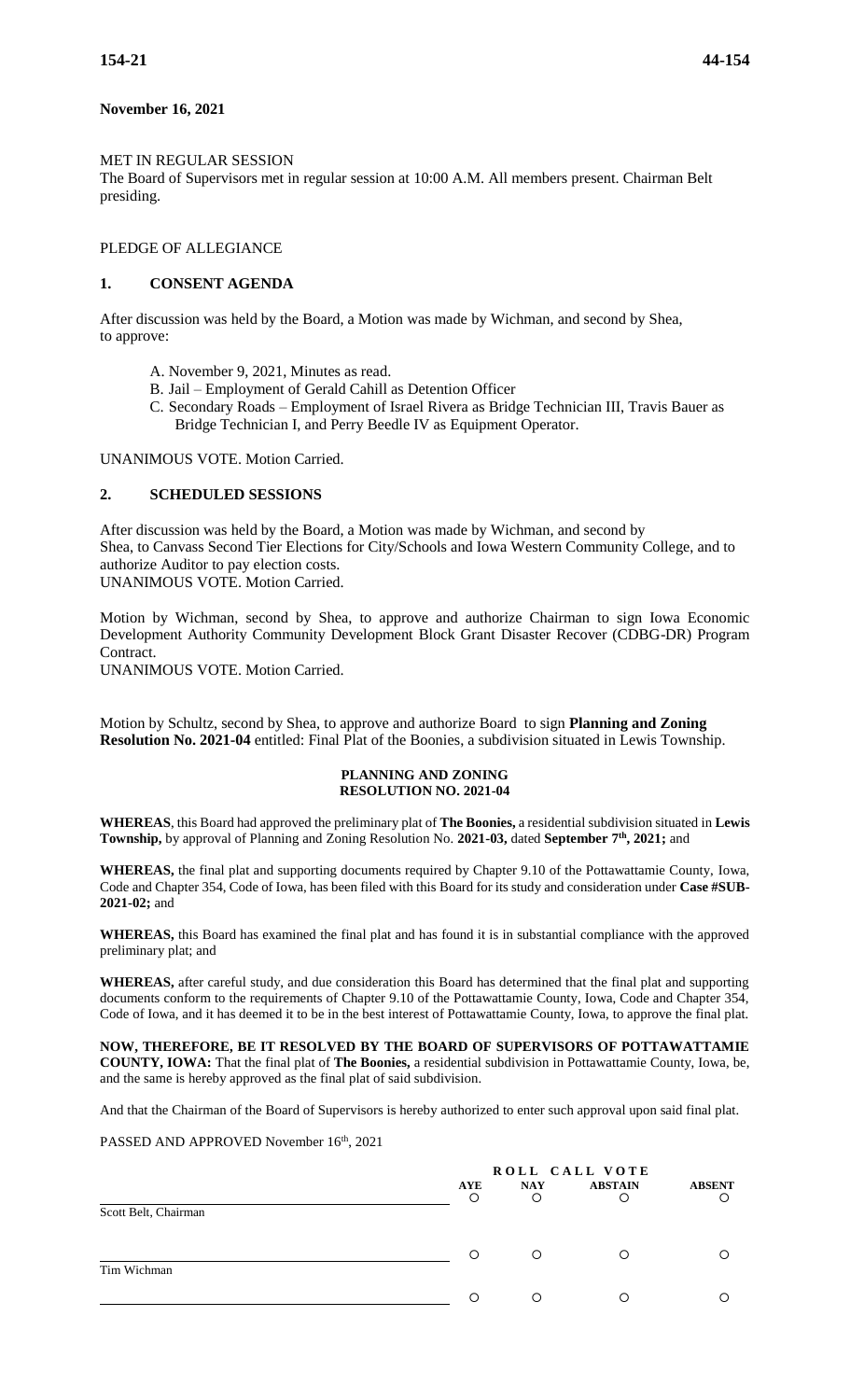| Justin Schultz |  |   |  |
|----------------|--|---|--|
| Brian Shea     |  | ∩ |  |

Attest: Melvyn Houser, County Auditor Pottawattamie County, Iowa

RECORD: After Passage

Roll Call Vote: AYES: Belt, Wichman, Grobe, Schultz, Shea. Motion Carried.

Motion by Wichman, second by Schultz, to approve and authorize Board to sign **Resolution No. 116-2021** entitled: Establishment of Speed Limit Zone.

#### **RESOLUTION NO. 116-2021**

### **ESTABLISHMENT OF A SPEED LIMIT ZONE**

**WHEREAS,** Pottawattamie County has been requested to study traffic conditions within Sherwood Country Estates Subdivision, and;

**WHEREAS,** the following roads are not posted at any speed, and;

**WHEREAS,** the results of the study indicate these roads were designed for less than 30 MPH, and;

**WHEREAS,** the Pottawattamie County Board of Supervisors may determine and declare reasonable and proper speed limits on County roads.

**NOW THEREFORE BE IT RESOLVED,** by the Pottawattamie County Board of Supervisors in session this day 16<sup>th</sup> Day of November, 2021, that speed limits be established at 25 MPH and appropriate signs be erected at the locations described below:

Norman Drive, Tonya Street, Brett Loop, Wayne Circle

#### **Dated this 16th day of November, 2021.**

|                         |         | ROLL CALL VOTE |            |                |               |  |
|-------------------------|---------|----------------|------------|----------------|---------------|--|
|                         |         | AYE            | <b>NAY</b> | <b>ABSTAIN</b> | <b>ABSENT</b> |  |
| Scott A. Belt, Chairman | $\circ$ |                | $\circ$    | $\circ$        | O             |  |
| Tim Wichman             | $\circ$ |                | O          | $\circ$        | $\circ$       |  |
| Lynn Grobe              | $\circ$ |                | $\circ$    | $\circ$        | $\circ$       |  |
| Justin Schultz          | $\circ$ |                | $\circ$    | $\circ$        | $\circ$       |  |
| Brian Shea              | $\circ$ |                | $\circ$    | $\circ$        | $\circ$       |  |
| ATTEST:                 |         |                |            |                |               |  |

Melvyn Houser, County Auditor

RECOMMEND:

John Rasmussen, County Engineer

#### Roll Call Vote: AYES: Belt, Wichman, Grobe, Schultz, Shea. Motion Carried.

Motion by Wichman, second by Shea, to open Public Hearing on Status of Funded Activities for Carson/Macedonia CDBG-DTR project. Roll Call Vote: AYES: Belt, Wichman, Grobe, Schultz, Shea. Motion Carried.

Motion by Wichman, second by Shea, to close Public Hearing.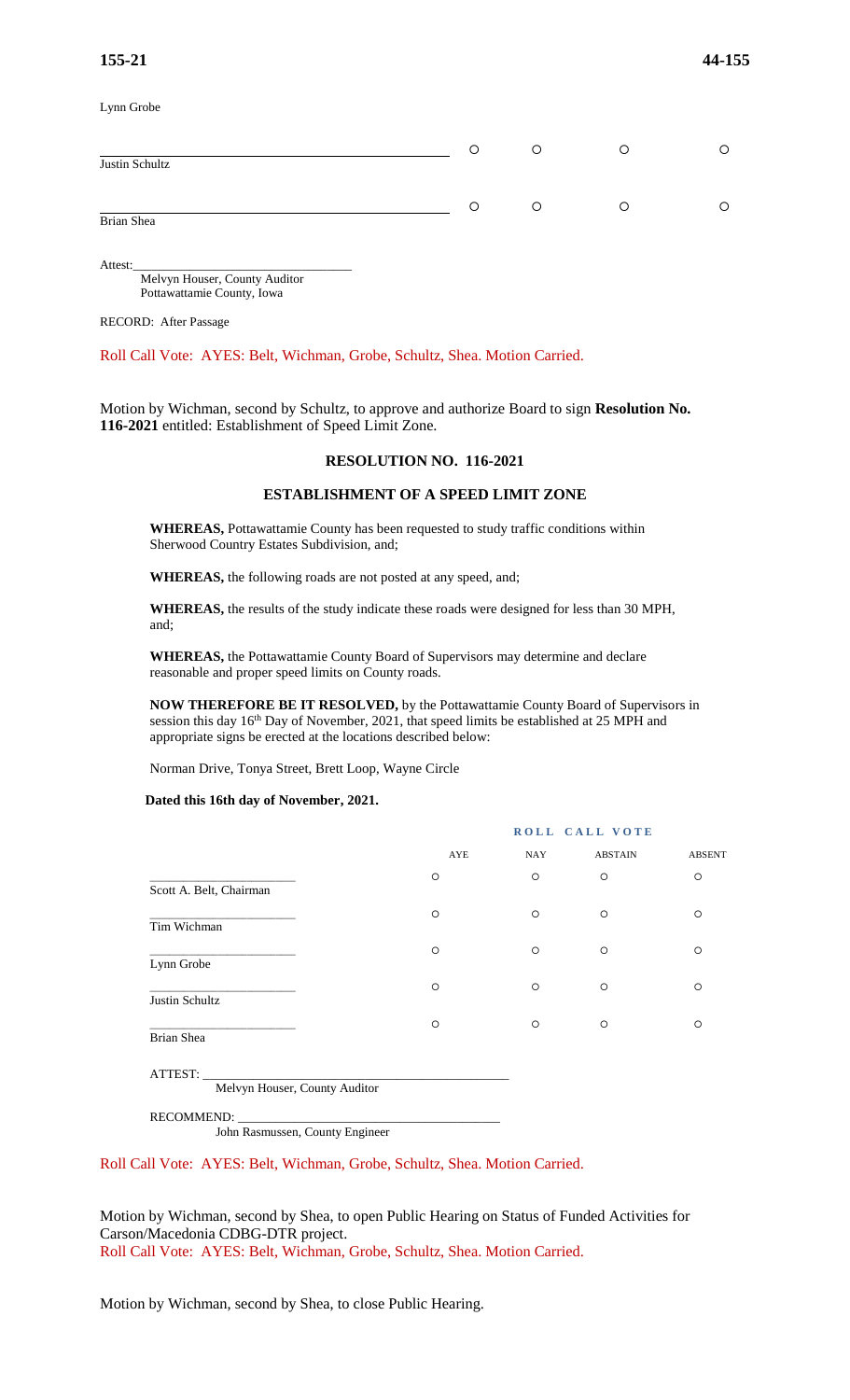## Roll Call Vote: AYES: Belt, Wichman, Grobe, Schultz, Shea. Motion Carried.

Motion by Wichman, second by Schultz, to approve Cornerstone Commercial Contractors pay request no. 5 for Carson/Macedonia CDBG-DTR. UNANIMOUS VOTE. Motion Carried.

Kristine Sorenson, Executive Director of the Western Iowa Development Association appeared before the Board to give an update on the organization and current WIDA projects. Discussion only. No action taken.

# **3. OTHER BUSINESS**

Motion by Schultz, second by Shea, to approve job description for Health Educator position. UNANIMOUS VOTE. Motion Carried.

Motion by Grobe, second by Schultz, to approve the following appointments to the Compensation Board: Board of Supervisors – Marcia Antworth & Roger Williams; Attorney – Matthew Garst; Auditor – Rob Livingston; Treasurer – Julie Roach Jenson. Said terms will run through June 30, 2025. UNANIMOUS VOTE. Motion Carried.

Motion by Schultz, and second by Shea, to amend Agenda adding Closed Session item pursuant of Iowa Code, 20.17 (3), for discussion and/or decision on labor regulations/collective bargaining.

# **4. CLOSED SESSION**

Motion by Wichman, second by Shea, to go into Closed Session pursuant of Iowa Code, Chapter 21.5 (1)(i) for discussion and/or decision on personnel matters. Roll Call Vote: AYES: Belt, Wichman, Grobe, Schultz, Shea. Motion Carried.

Motion by Shea, second by Schultz, to go out of Closed Session. Roll Call Vote: AYES: Belt, Wichman, Grobe, Schultz, Shea. Motion Carried.

# **4. CLOSED SESSION**

Motion by Schultz, second by Wichman to go into Closed Session pursuant of Iowa Code, Chapter 20.17 (3) for discussion and/or decision on labor regulations/collective bargaining. Roll Call Vote: AYES: Belt, Wichman, Grobe, Schultz, Shea. Motion Carried.

Motion by Shea, second by Grobe to go out of Closed Session. Roll Call Vote: AYES: Belt, Wichman, Grobe, Schultz, Shea. Motion Carried.

## **6. CLOSED SESSION**

Motion by Wichman, second by Shea, to go into Closed Session pursuant of Iowa Code, Chapter 21.5 (1)(i) on evaluation of individual's hiring. Roll Call Vote: AYES: Belt, Wichman, Grobe, Schultz, Shea. Motion Carried.

Motion by Shea, second by Wichman, to go out of Closed Session. Roll Call Vote: AYES: Belt, Wichman, Grobe, Schultz, Shea. Motion Carried.

## **7. RECEIVED/FILED**

- A. Salary Actions
	- 1) Communications Payroll Status Change for Rachelle Holt
	- 2) Juvenile Detention Employment of Stephanie Bradley as Part-Time Youth Corrections Worker
	- 3) Auditor Payroll Status Change for Marilyn Kennedy

## **8. ADJOURN**

Motion by Wichman, second by Grobe, to adjourn meeting. UNANIMOUS VOTE. Motion Carried.

THE BOARD ADJOURNED SUBJECT TO CALL AT 2:34 P.M.